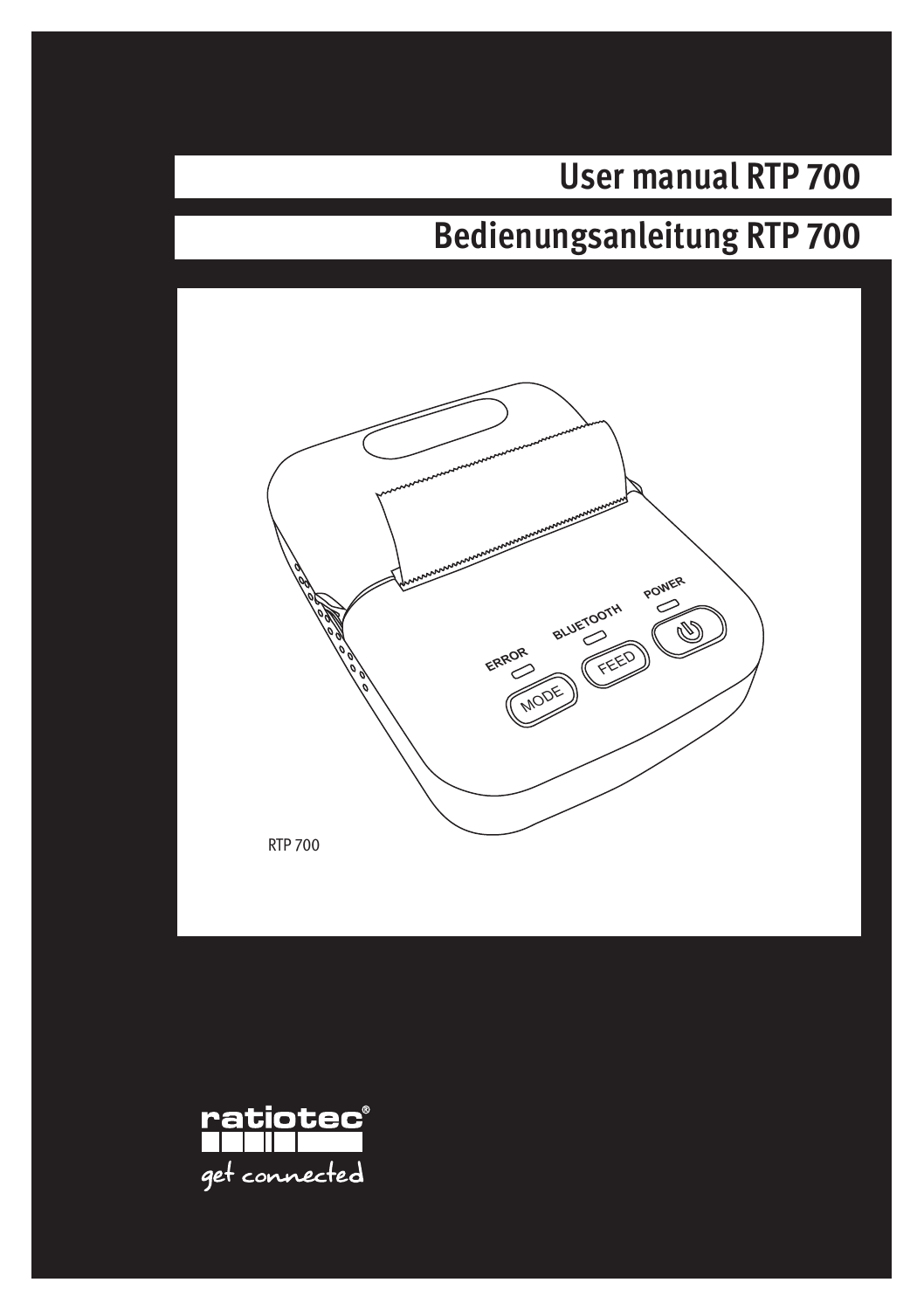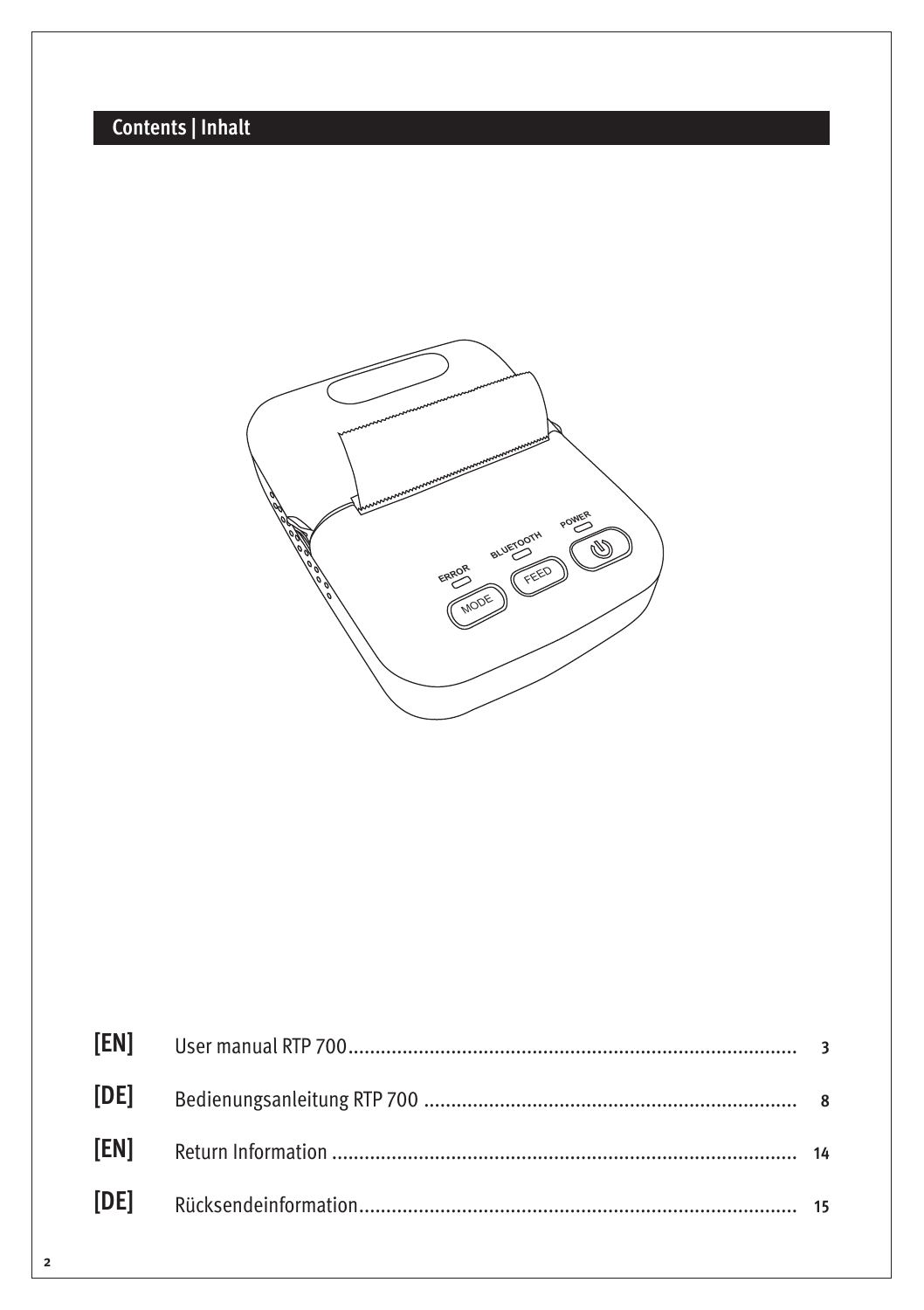## **User manual RTP 700**

Dear customer,

Thank you for purchasing the RTP 700 thermal receipt printer. In combination with the ratiotec Connect Box, this Bluetooth-enabled printer can ideally be used in order to wireless printing the results of the Connect counting devices.

Please read the user manual through carefully to ensure a smooth and fault free operation.

**ERROR** MODE FEED

**BLUETOOTH POWER**

1.)  $(2)$   $(3)$  7. 7.  $\sqrt{72}$ 

8.

 $(4)$   $\left($   $\right)$   $\left($   $\left($   $\right)$   $\left($   $\right)$   $\left($   $\right)$   $\left($   $\right)$   $\left($   $\right)$   $\left($   $\right)$   $\left($   $\right)$   $\left($   $\right)$   $\left($   $\right)$   $\left($   $\right)$   $\left($   $\right)$   $\left($   $\right)$   $\left($   $\right)$   $\left($   $\right)$   $\left($   $\right)$   $\left($   $\right)$   $\left($ 

### **Control panel**

- **1.** Error light
- **2.** Bluetooth light
- **3.** Power light
- **4.** Mode key
- **5.** FEED key (Paper roll output)
- **6.** On/Off key
- **7.** USB connection
- **8.** Serial connection

### **Scope of delivery**

- Thermal receipt printer RTP 700
- Standard cable (RS-232 to serial port)
- Paper roll
- **Battery**
- Mains supply unit with adapters type C (EU), type G (UK), type F (USA)
- Operating Manual
- Printer suitcase

### **Adapters for the mains supply unit**

The mains supply unit of the thermal receipt printer comes with 3 adapters. Slide the suitable adapter for your electrical outlet into the intended notch of the mains supply unit.

**[ EN]**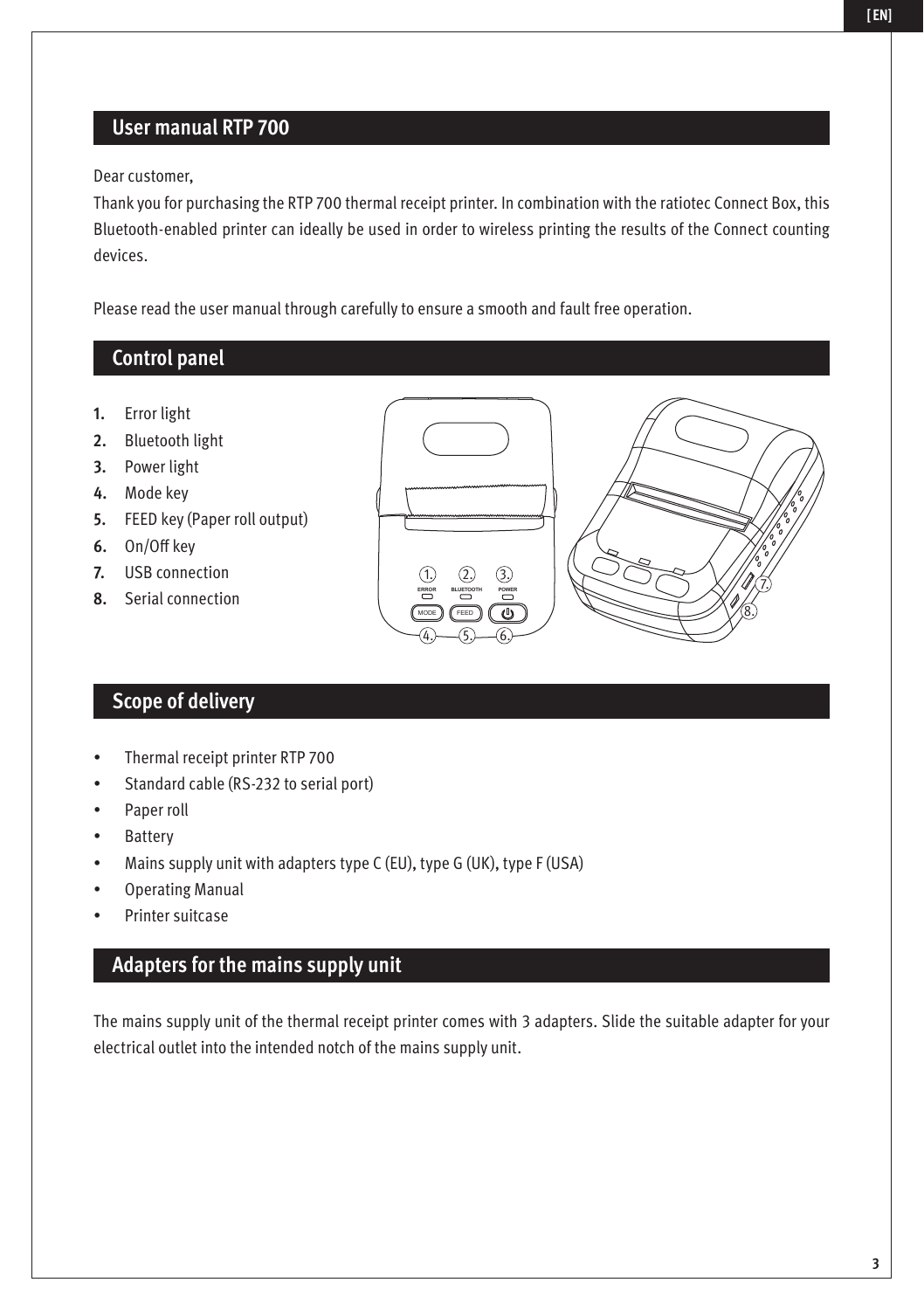### **Insert the battery**

Insert the rechargeable battery (supplied) into the battery compartment on the back of the thermal receipt printer.

### **Insert a thermal roll**

- **1.** If the paper roll is empty, the red ERROR light will light up.
- **2.** Open the top cover of the device.
- **3.** Insert the paper roll. Pull out a small amount of paper and close the top cover again.
- **4.** Switch on the thermal receipt printer.
- **5.** Press the FEED key in order to advance the paper. Advancement of the paper stops as soon as the FEED key is released.

**Note:** Please make sure that the thermally printable side of the paper faces up. Otherwise, the printed information will not be visible.

### **Only use paper rolls with the following features:**

Paper: Thermal paper Width of the roll: 58 mm Max. Diameter of roll: 40 mm

### **Operation**

Switch on/off: Press the POWER button for 2 seconds to turn the device on or off. When turning on the printer, the green POWER light appears. When turning the printer off, all the lights extinguish.

**Note:** When the battery power is low, the red POWER light appears. Recharge or change the battery before proceeding with printing.

### **Charging the battery**

Plug the power adapter into the wall outlet, then connect the AC power cord to the printer. While the battery is charging, the red battery status light appears The indicator turns green when the battery is fully charged (after about 2 hours).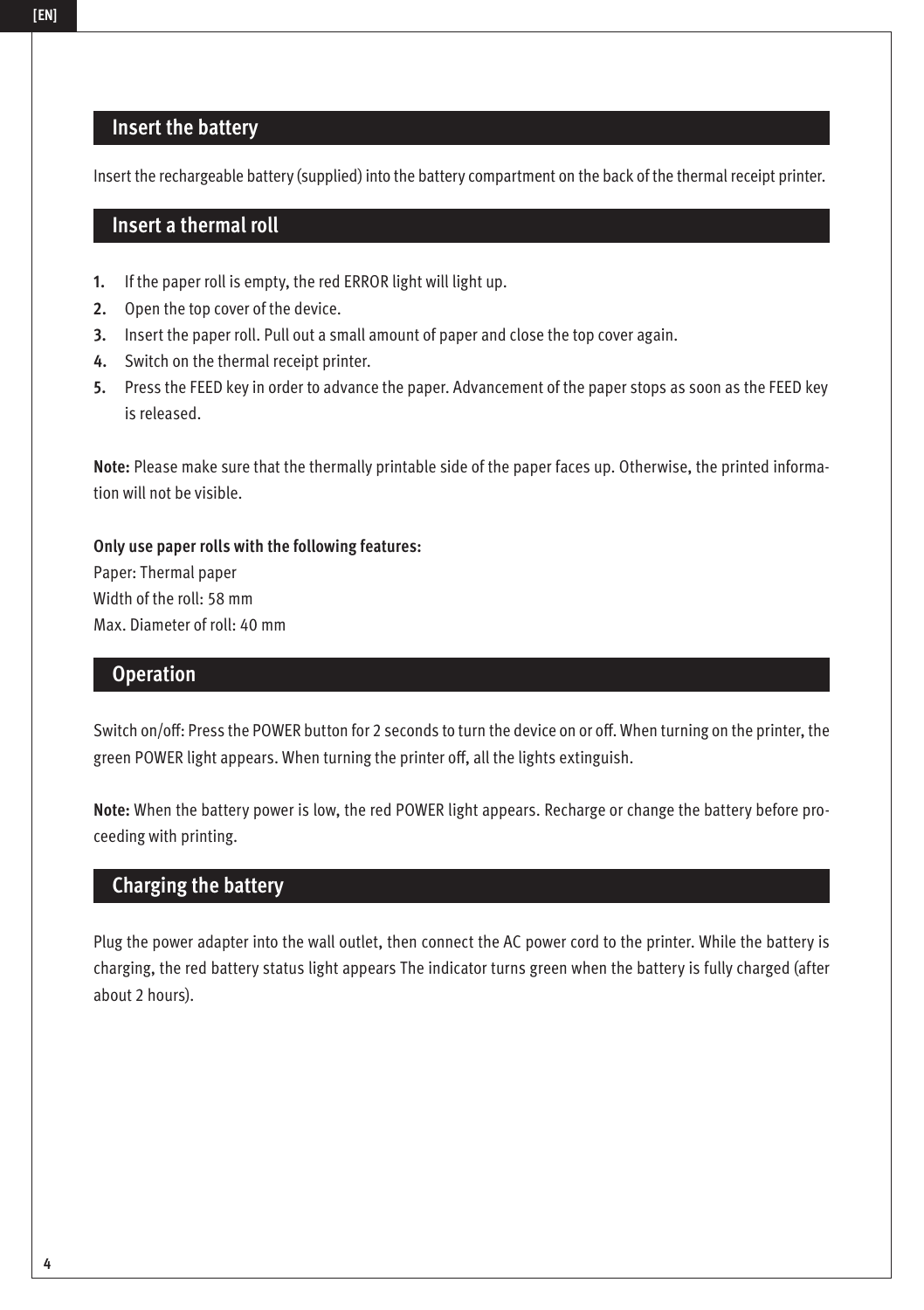#### **[ EN]**

## **Use via Bluetooth (ratiotec Connect products)**

#### **Initial usage:**

Before using the RTP 700 thermal receipt printer for the first time with the Connect billing devices, it must be added to the Connect Box's administration website. Please ensure the printer is switched on.

The exact procedure can be found in the user manual of the Connect Box (section "Set up Bluetooth billing devices and thermal receipt printers").

The name of the printer is displayed as **RTP 700**; the password is **1234**.

Once the RTP 700 has been added, it can be used with coupled Connect billing devices.

### **Print-out of counting results:**

Please ensure that the RTP 700 is switched on. Use the Connect billing device to proceed with the counting procedure, and then press the "Print" button (on the rapidcount T series press the "Report" button, on the RS 2000 money scale press the "OK" button for 2 seconds).

At first the data are transmitted to the Connect Box and then forwarded to the thermal receipt printer. This may take several seconds. While the receipt printer receives the data, the blue Bluetooth light appears. Subsequently, the information is printed.

### **Using the cable**

The printer may also be used with some ratiotec billing devices through the enclosed standard cable (RS-232 to serial port); for example with rapidcount S 225, S 275, X 400 or X 500.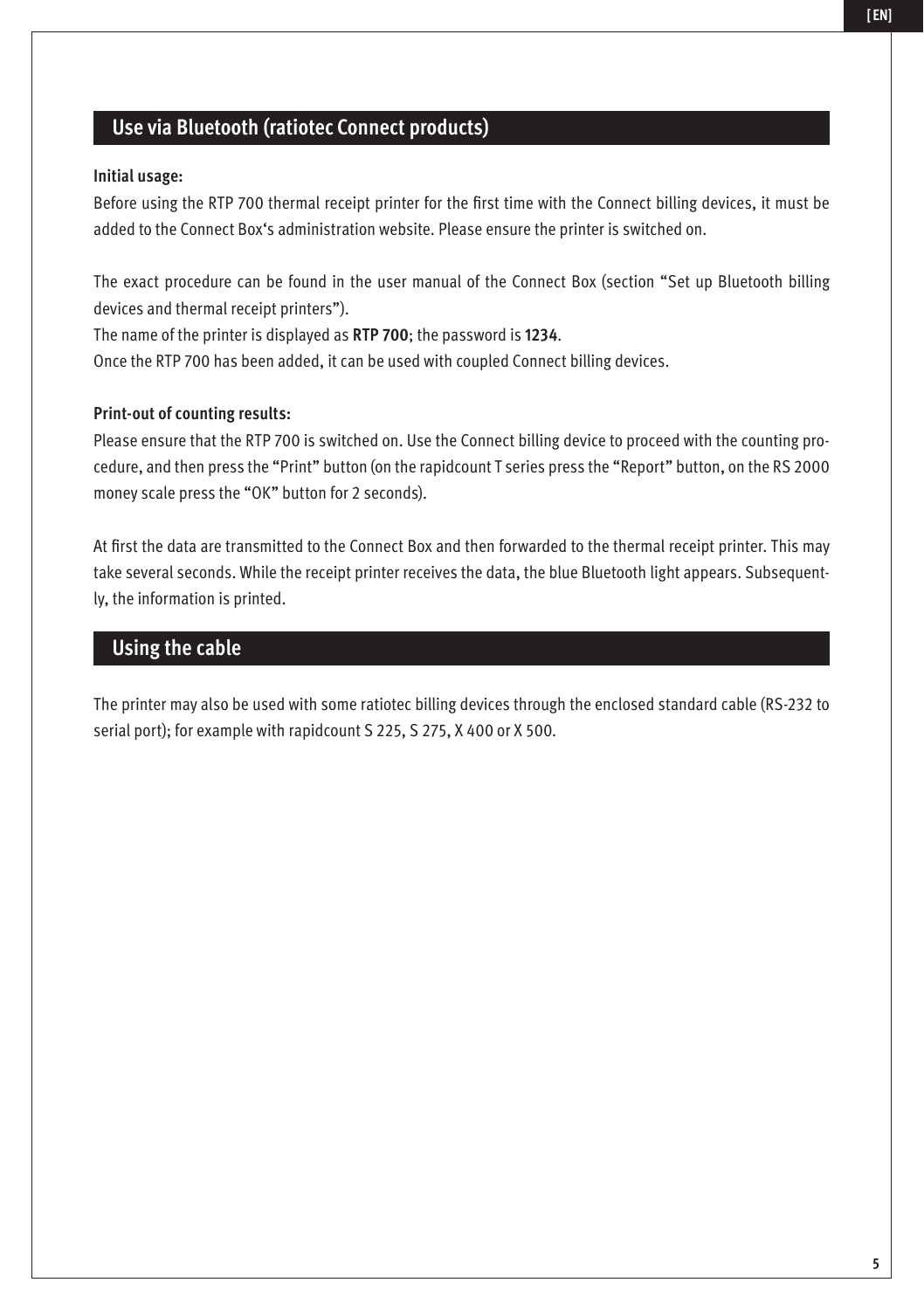## **Error message**

| <b>Error light</b>                                      | <b>Causes and solutions</b>                                                                                                                     |
|---------------------------------------------------------|-------------------------------------------------------------------------------------------------------------------------------------------------|
| Continuously red                                        | The paper roll is empty. Insert a new paper roll.                                                                                               |
| Blinks red twice per second (every 500ms)               | Overheating!<br>Please turn off the device immediately and let it rest<br>for a few minutes until the temperature has dropped<br>significantly. |
| Blinks red twice and then turns solid red for 5 seconds | Overvoltage of the device. In this case, please verify<br>whether the appropriate power supply is used.                                         |
|                                                         |                                                                                                                                                 |
| <b>Power light</b>                                      | <b>Causes and solutions</b>                                                                                                                     |
| Continuously red                                        | Low battery. Charge the battery.                                                                                                                |

# **Technical data**

| <b>Functions</b>               | <b>RTP 700</b>                                                                                  |
|--------------------------------|-------------------------------------------------------------------------------------------------|
| Power supply                   | Mains cable or rechargeable battery                                                             |
| Voltage                        | 8.4V DC   1,5 A                                                                                 |
| Battery                        | Polymer Lithium rechargeable battery   1,500 mAh                                                |
| Effective printing width       | 48 mm                                                                                           |
| Printing paper                 | Paper: Thermal receipt paper<br>Width of the roll: 58 mm<br>Maximum diameter of the roll: 40 mm |
| Interface                      | Serial connection   USB   Bluetooth                                                             |
| Optional accessories           | Rechargeable battery   paper rolls                                                              |
| Measurements (L x W x H in mm) | $106.5 \times 78 \times 47$                                                                     |
| Weight in kg                   | 0,19                                                                                            |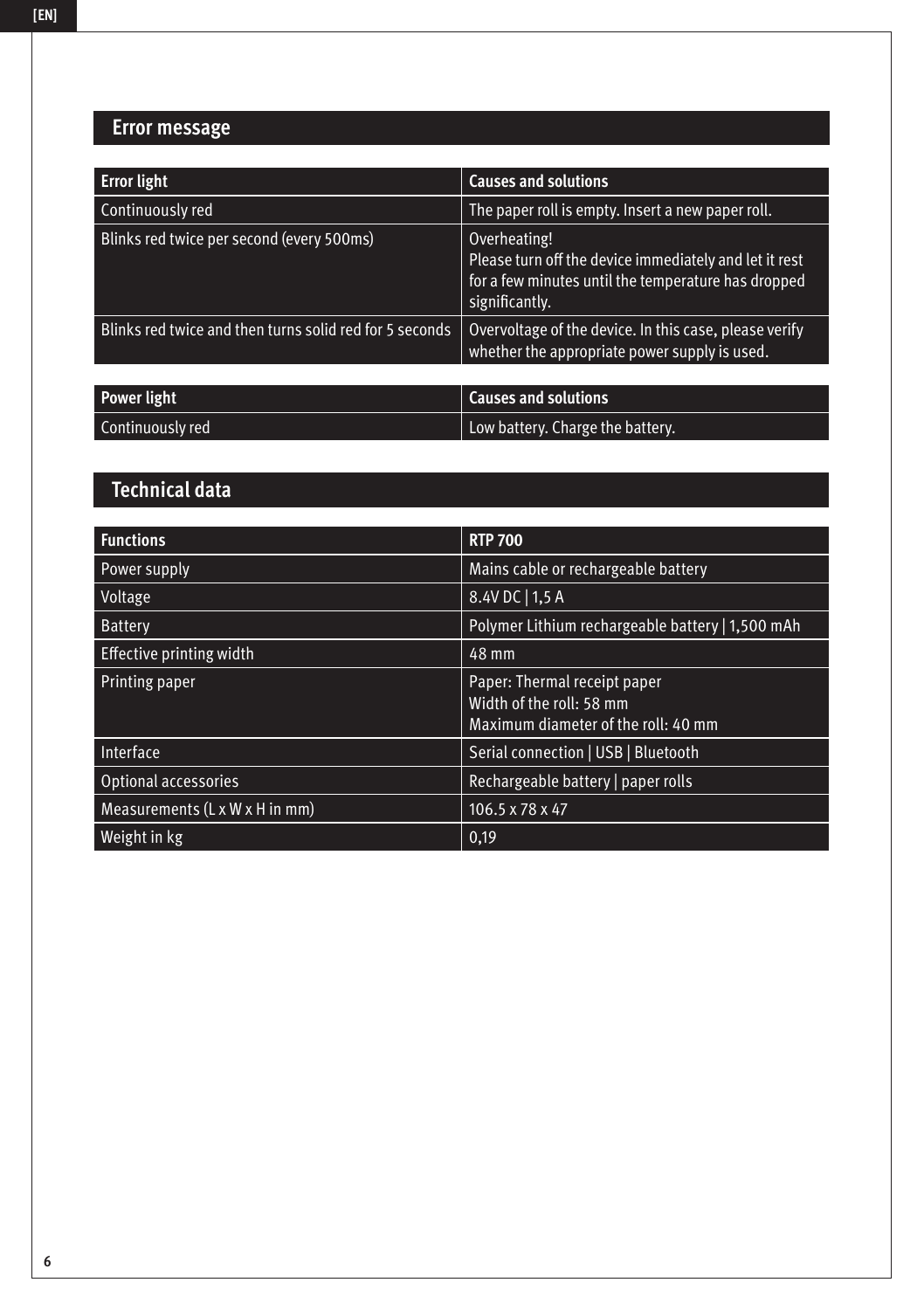### **Safety recommendations**

- Please ensure to only use the mains supply and the rechargeable battery delivered to you with the RTP 700.
- If the printer is not being used for a longer period of time, ensure to remove the battery. Otherwise, the rechargeable battery or the printer can be damaged (corrosive fluid could leak from the battery).
- Do not open the cover of the paper roll during printing, as this may cause the printer to malfunction.
- The thermal printhead is a component that can heat up. Do not touch the printhead or the surrounding parts during or after printing.
- If the ERROR light blinks twice and then continuously glows for 5 seconds, this indicates overvoltage of the device. In this case, please verify whether the appropriate power supply is used.
- Do not exceed the length of the printed receipts by more than 1 meter. Otherwise, the printer could be damaged.
- If the ambient temperature is too high (above 45 °C) or too low (below 5 °C) and/or if the ambient relative humidity is too high (above 85%) or too low (below 20%), this will result in poor print quality.
- Please make sure to use up the power of the battery completely before recharging the battery. This ensures the service life of the rechargeable battery.
- The thermal paper should not be exposed to high ambient temperatures or direct sunlight. In order to keep the receipts for a longer period of time, ensure to select thermal paper, which is effective for a longer duration.
- To avoid overheating, do not expose the printer to direct sunlight.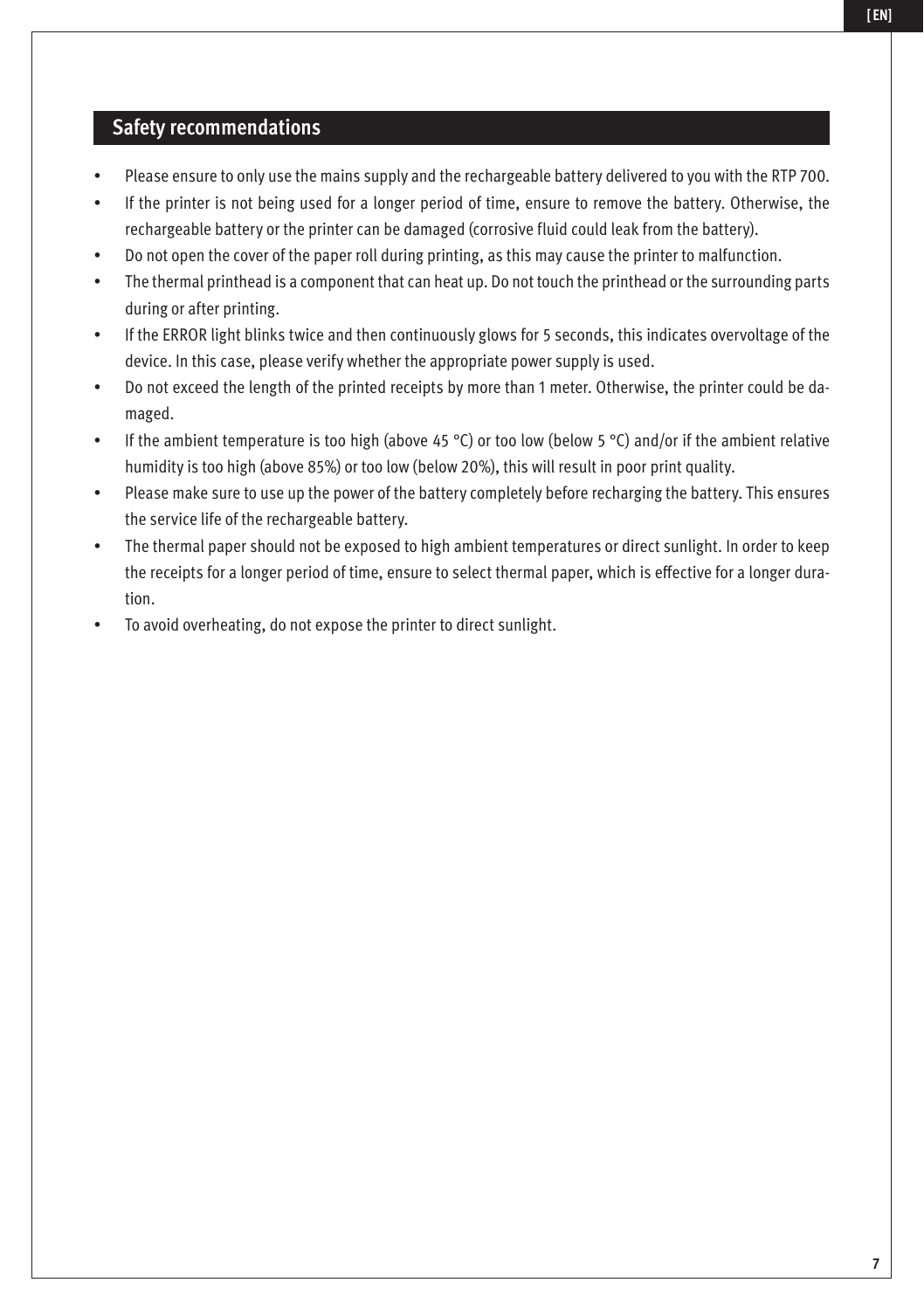## **Bedienungsanleitung RTP 700**

Sehr geehrte Kundin, sehr geehrter Kunde,

vielen Dank, dass Sie sich für den Thermobelegdrucker RTP 700 entschieden haben. In Kombination mit der ratiotec Connect Box können Sie diesen Bluetooth-fähigen Drucker ideal für den kabellosen Ausdruck der Ergebnisse der Connect Zählgeräte verwenden.

Bitte lesen Sie die Bedienungsanleitung sorgfältig durch, um einen fehlerfreien Gebrauch sicherzustellen.

### **Geräteansichten**

- **1.** Fehleranzeige
- **2.** Bluetooth-Anzeige
- **3.** Energieanzeige
- **4.** Modus-Taste
- **5.** FEED-Taste (Bonrollenausgabe)
- **6.** On/Off-Taste
- **7.** USB-Anschluss
- **8.** Serieller Anschluss

# **Lieferumfang**

- Thermobelegdrucker RTP 700
- Standardkabel (RS-232 zu seriellem Anschluss)
- Bonrolle
- Akku
- Netzteil mit Aufsätzen TYP C (EU), TYP G (UK) ,Typ F (USA)
- Bedienungsanleitung
- **Druckertasche**

### **Aufsatz Netzteil**

Dem Netzteil des Thermobelegdruckers liegen 3 Aufsätze bei. Schieben Sie bitte den für Ihre Steckdose passenden Aufsatz in die dafür vorgesehene Einkerbung des Netzteils.



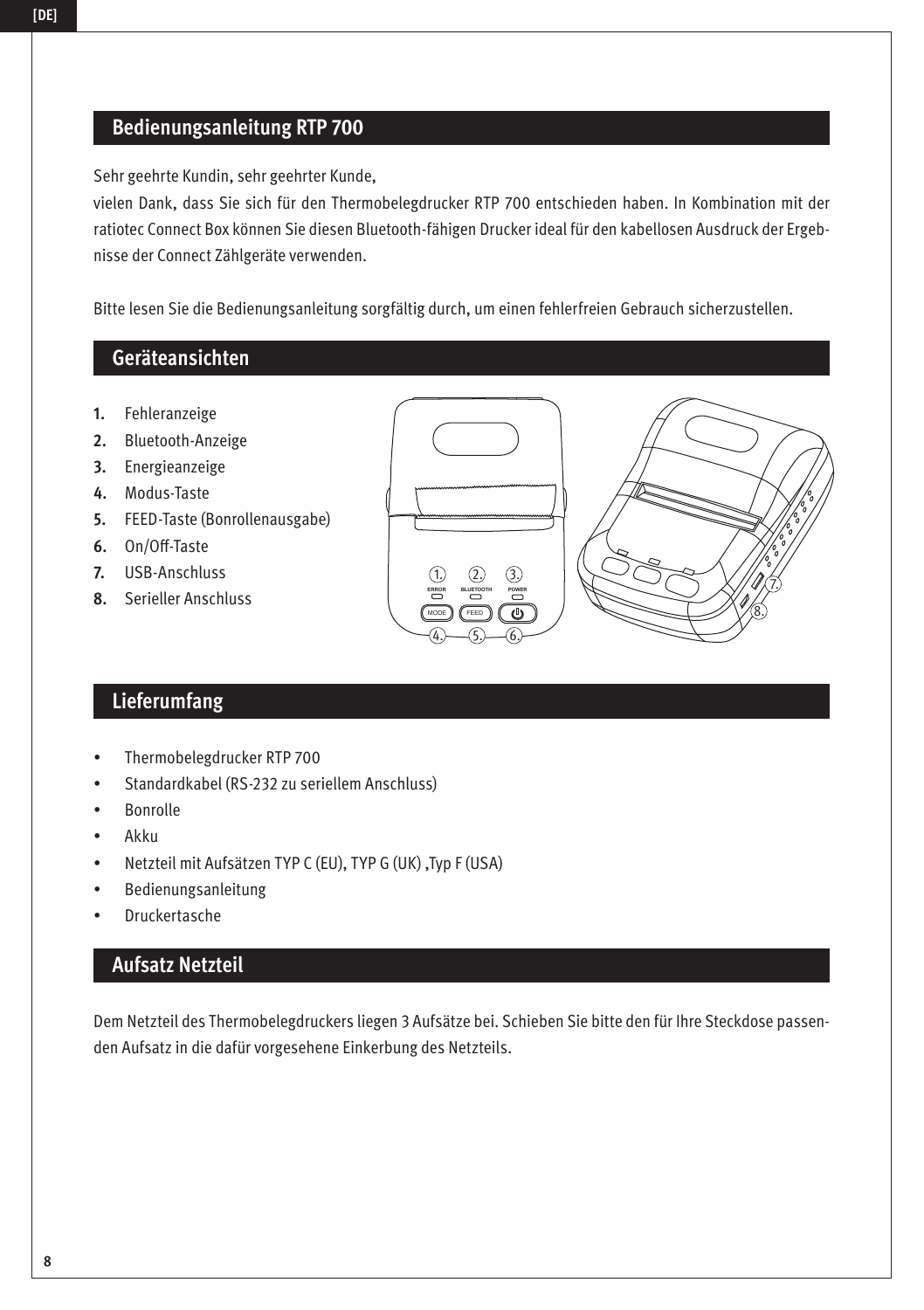### **Einlegen des Akkus**

Bitte setzen Sie den beiliegenden Akku in das Akkufach auf der Rückseite des Thermobelegdruckers ein.

### **Einlegen der Bonrolle**

- **1.** Die Fehleranzeige (Error) leuchtet rot, wenn die Bonrolle leer ist.
- **2.** Öffnen Sie die obere Abdeckung des Gerätes.
- **3.** Legen Sie die Bonrolle ein. Ziehen Sie ein wenig Papier heraus und schließen Sie die Abdeckung wieder.
- **4.** Schalten Sie den Thermobelegdrucker ein.
- **5.** Drücken Sie die FEED-Taste, um das Papier herauszufahren. Das Herausfahren des Papiers stoppt, sobald die FEED-Taste wieder losgelassen wird

**Hinweis:** Achten Sie darauf, dass die thermisch bedruckbare Seite des Papiers nach außen zeigt. Andernfalls wird der Druck nicht sichtbar.

#### **Bitte benutzen Sie nur Bonrollen mit den folgenden Eigenschaften:**

Papier: Thermopapier Breite pro Rolle: 58 mm Max. Durchmesser pro Rolle: 40 mm

### **Bedienung**

An-/Ausschalten: Drücken Sie die POWER-Taste für 2 Sekunden, um das Gerät ein- oder auszuschalten. Wenn Sie den Drucker einschalten, leuchtet die Energieanzeige grün auf. Wenn Sie den Drucker ausschalten, gehen alle Anzeigen aus.

**Hinweis:** Wenn die Akkuleistung sich dem Ende zuneigt, leuchtet die Energieanzeige (Lampe Power) rot auf. Bitte laden Sie den Akku zunächst auf oder wechseln Sie ihn bevor Sie mit dem Drucken fortfahren.

### **Aufladen des Akkus**

Stecken Sie den Stecker des Netzteils in die Steckdose, danach schließen Sie das Netzladekabel an den Drucker an. Während des Aufladens des Akkus leuchtet die Akkustatusanzeige rot. Die Anzeige wird grün, wenn der Akku vollständig aufgeladen ist (nach ca. 2 Stunden).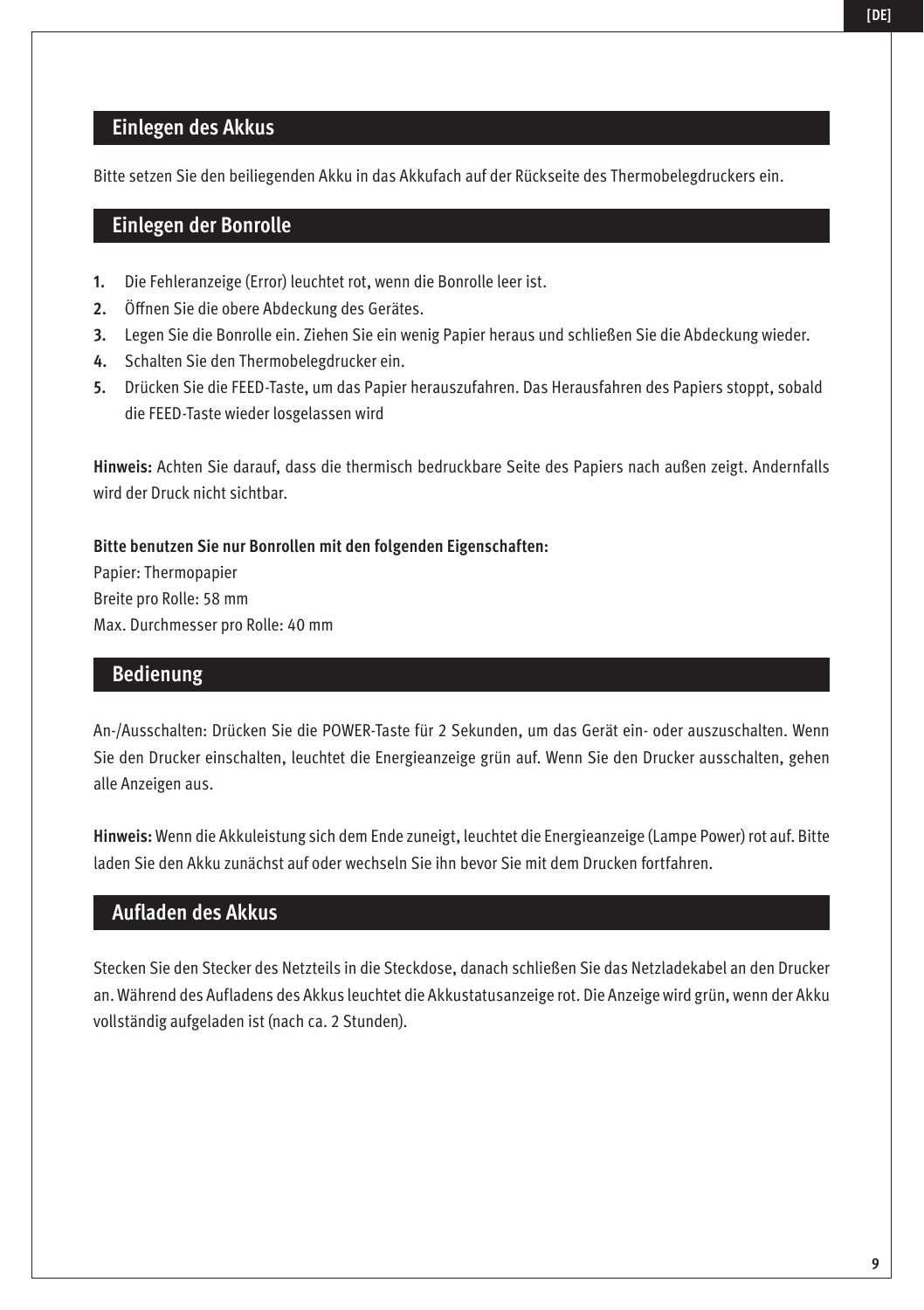## **Nutzung via Bluetooth (ratiotec connect Produkte)**

### **Erstverwendung:**

Bevor Sie den Thermobelegdrucker RTP 700 zum ersten Mal mit Ihren Connect Zählgeräten verwenden, müssen Sie ihn über die Verwaltungswebsite Ihrer Connect Box hinzufügen. Bitte beachten Sie, dass er dafür eingeschaltet sein muss.

Die genaue Vorgehensweise entnehmen Sie bitte der Bedienungsanleitung Ihrer Connect Box (Abschnitt "Einrichten von Bluetooth Abrechnungsgeräten und Thermobelegdruckern"). Der Drucker wird unter dem Namen **RTP 700** angezeigt; das **Passwort** lautet **1234**. Sobald Sie den RTP 700 hinzugefügt haben, können Sie ihn mit ebenfalls gekoppelten Connect Abrechnungsgeräten verwenden.

### **Ausdruck der Zählergebnisse:**

Stellen Sie sicher, dass der RTP 700 angeschaltet ist. Führen Sie den Zähldurchgang mit Ihrem Connect Abrechnungsgerät durch und drücken Sie anschließend die "Print"-Taste (bei der rapidcount T-Serie die "Report"-Taste, bei der Geldwaage RS 2000 die "OK"-Taste für 2 Sekunden). Die Daten werden zunächst an die Connect Box übermittelt und von dort an den Thermobelegdrucker weitergeleitet. Dies kann einige Sekunden dauern. Während der Belegdrucker die Daten empfängt, leuchtet die Bluetooth-Anzeige blau auf, im Anschluss erfolgt der Ausdruck.

## **Nutzung via Kabel**

Neben der der Nutzung via Bluetooth, können Sie den Thermobelegdrucker auch über das beiliegende Standardkabel (RS-232 zu seriellem Anschluss) mit Ihrem ratiotec Abrechnungsgerät verwenden, z. B. mit rapidcount S 225, S 275, X 400 oder X 500.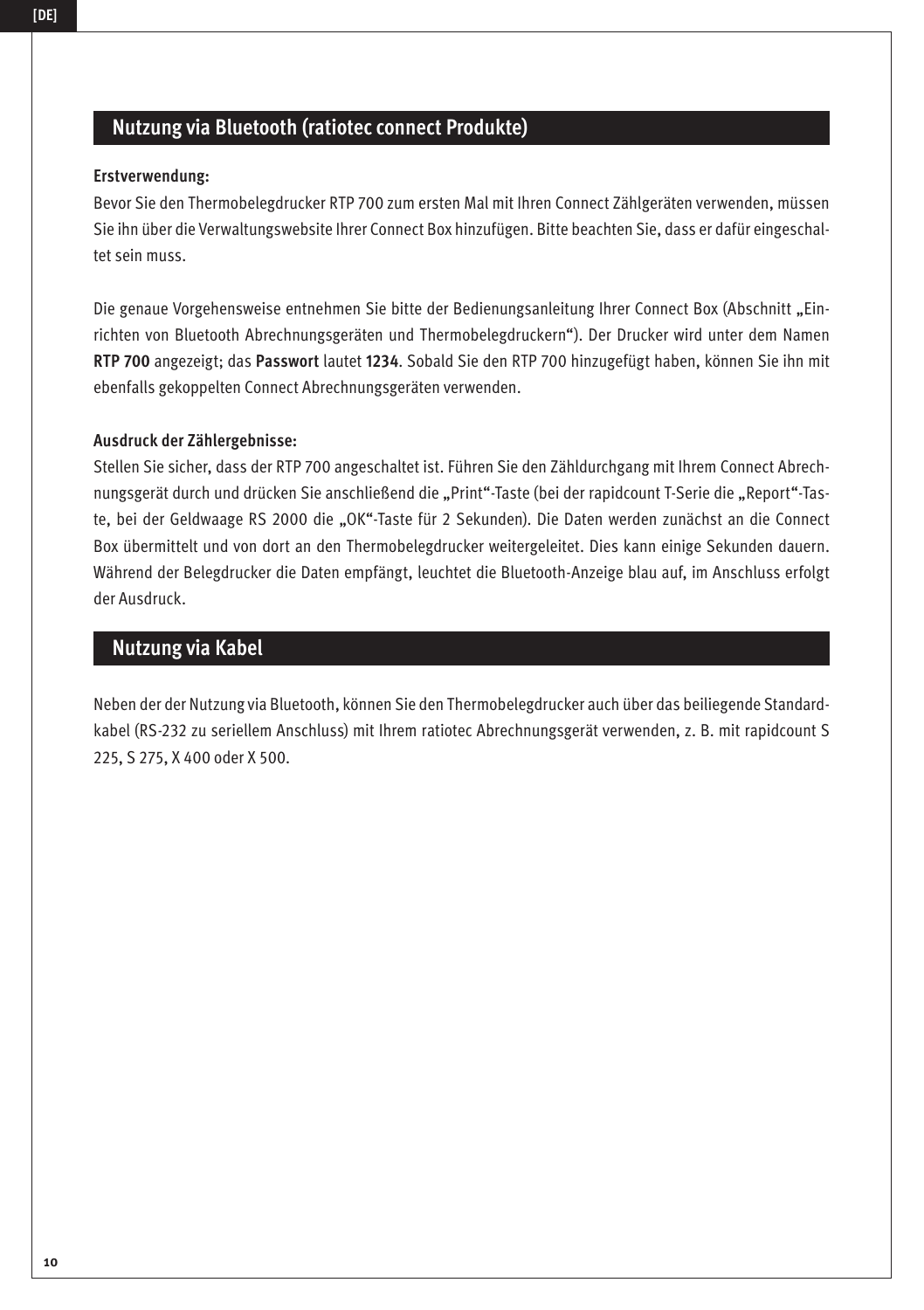# **Fehlermeldung**

| Fehleranzeige                                      | Ursachen und Fehlerbehebung                           |
|----------------------------------------------------|-------------------------------------------------------|
| Leuchtet durchgehend rot                           | Bonrolle leer. Setzen Sie eine neue Bonrolle ein.     |
| Blinkt zwei Mal die Sekunde rot (jede 500ms)       | Überhitzung! Bitte unbedingt das Gerät                |
|                                                    | ausschalten und einige Minuten ruhen lassen, bis die  |
|                                                    | Temperatur deutlich gesunken ist.                     |
| Blinkt zweimal rot und leuchtet im Anschluss 5 Se- | Überspannung des Geräts. Überprüfen Sie in diesem     |
| kunden durchgehend rot                             | Fall bitte, ob Sie das zugehörige Netzteil verwenden. |
|                                                    |                                                       |
| Energieanzeige                                     | Ursachen und Fehlerbehebung                           |
| Leuchtet durchgehend rot                           | Akku ist schwach. Laden Sie den Akku auf.             |

# **Technische Daten**

| <b>Funktionen</b>             | <b>RTP 700</b>                                                                                 |
|-------------------------------|------------------------------------------------------------------------------------------------|
| Stromversorgung               | Netzkabel oder Akku                                                                            |
| Spannung                      | 8,4V DC   1,5A                                                                                 |
| <b>Batterie</b>               | Polymer Lithium Akku   1.500mAh                                                                |
| <b>Effektive Druckbreite</b>  | 48 mm                                                                                          |
| Druckpapier                   | Papier: Thermobelegpapier<br>Breite pro Rolle: 58 mm<br>Maximaler Durchmesser pro Rolle: 40 mm |
| Schnittstelle                 | Serieller Anschluss   USB   Bluetooth                                                          |
| Optionales Zubehör            | Akku   Bonrollen                                                                               |
| Abmessungen (1 x b x h in mm) | 106,5 x 78 x 47                                                                                |
| Gewicht in kg                 | 0.19                                                                                           |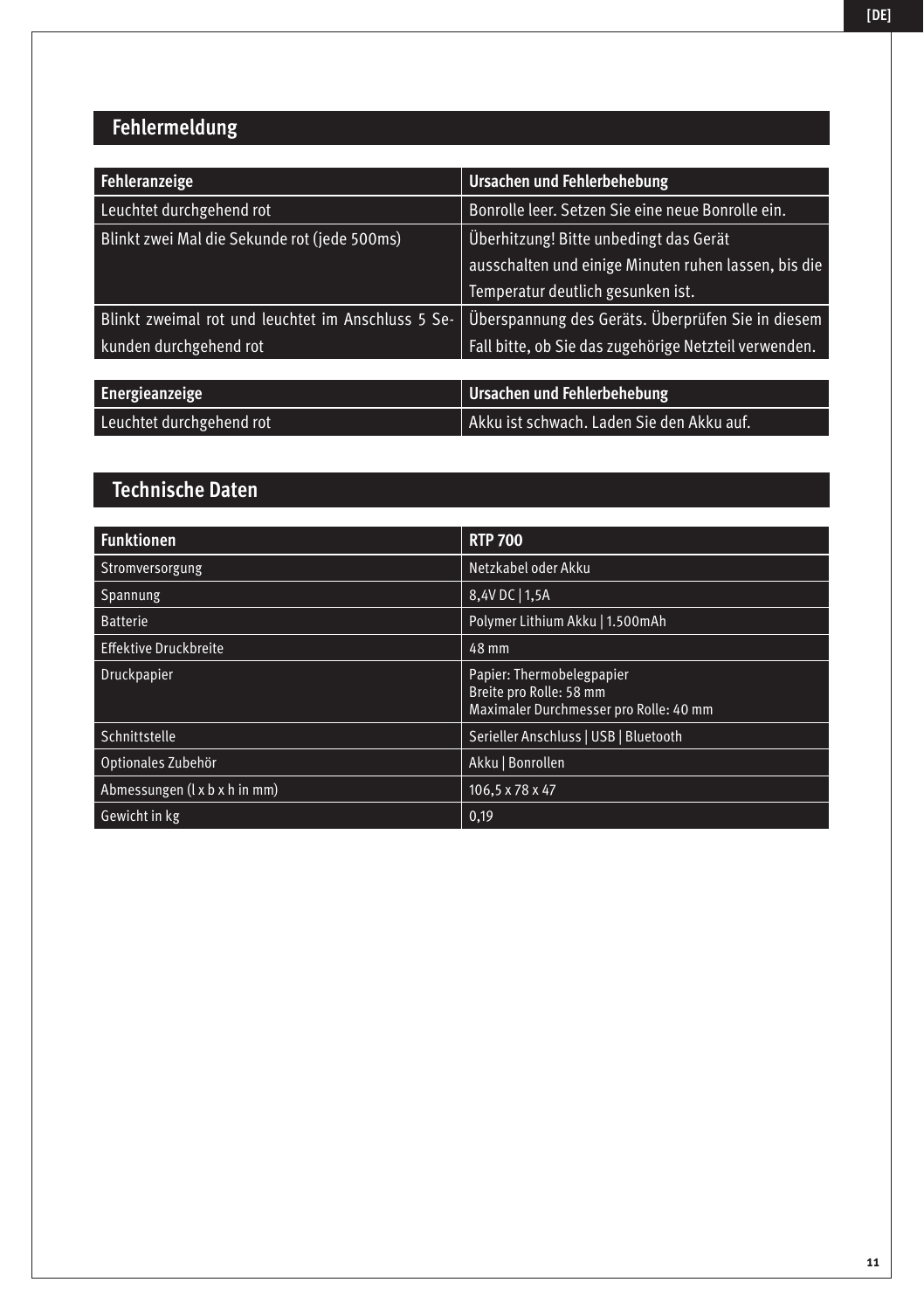### **Sicherheitsempfehlungen**

- Stellen Sie sicher, dass Sie nur das dem RTP 700 beiliegende Netzteil und den beiliegenden Akku nutzen.
- Wenn der Drucker für eine längere Zeit nicht genutzt wird, stellen Sie sicher, dass der Akku entnommen wird. Andernfalls könnte der Akku oder der Drucker beschädigt werden (korrosive Flüssigkeit könnte aus dem Akku austreten).
- Bitte öffnen Sie die Abdeckung der Bonrolle nicht während des Druckens, da der Drucker dadurch fehlerhaft arbeiten könnte.
- Der thermische Druckkopf ist eine Komponente, die sich erhitzen kann. Bitte berühren Sie den Druckkopf oder die umliegenden Teile nicht während oder nach dem Drucken.
- Wenn die Fehleranzeige zweimal rot aufleuchtet und dann für 5 Sekunden konstant leuchtet, signalisiert dies Überspannung des Geräts. Überprüfen Sie in diesem Fall bitte, ob Sie das zugehörige Netzteil verwenden.
- Drucken Sie die Quittungen nicht länger als 1 Meter. Andernfalls könnte der Drucker beschädigt werden.
- Zu hohe (über 45°C) oder zu niedrige (unter 5°C) Umgebungstemperatur und zu hohe (über 85%) oder zu niedrige (unter 20%) Umgebungsfeuchtigkeit beeinflussen die Druckqualität.
- Stellen Sie sicher, dass Sie die gesamte Leistung des Akkus verbrauchen bevor Sie den Akku wieder aufladen. Dies gewährleistet die Lebensdauer des Akkus.
- Das Thermopapier sollte keinen hohen Umgebungstemperaturen oder direktem Sonnenlicht ausgesetzt werden. Wenn Sie die Quittungen für längere Zeit aufbewahren wollen, sollten Sie Thermopapier wählen, welches für längere Zeit effektiv ist.
- Um eine Überhitzung zu vermeiden, den Drucker nicht dem direkten Sonnenlicht aussetzen.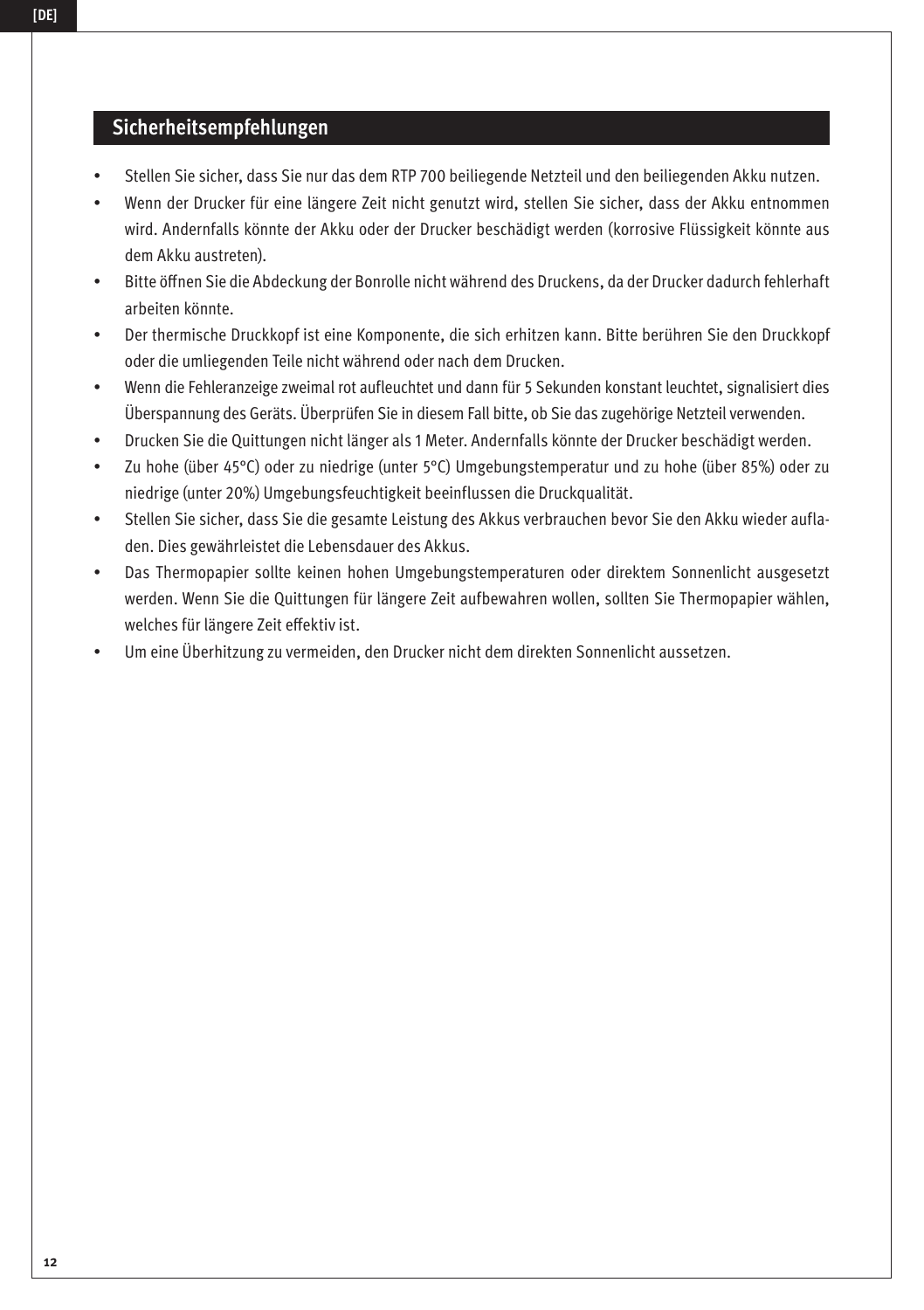

# **European Standard concerning the waste from electrical and electronic equipment (WEEE) (European Union only)**

**-DE-** Dieses Gerät darf, lt. Elektro- und Elektronikgerätegesetz (ElektroG) nicht über den Haus-/Restmüll entsorgt werden. Wir möchten Sie daher bitten, uns mit Ihrem aktiven Beitrag bei der Ressourcenschonung und beim Umweltschutz zu unterstützen und dieses Gerät zur Entsorgung an uns zurückzusenden:

ratiotec GmbH & Co. KG, Max-Keith-Str. 66, 45136 Essen, Deutschland

**-EN-** This equipment is marked with the above recycling symbol. It means that at the end of the life ofmthe equipment you must dispose of it separately and not place it in the normal domestic unsorted waste stream. Please send it back to the distributor. This will benefit the environment for all.

**-IT-** Questo apparecchio è contrassegnato con il simbolo di riciclaggio. Questo vuol dire che l'apparecchio deve essere smaltito presso un punto di smaltimento specifico. In alternativa potete riconsegnarlo al distributore. Un ambiente pulito è a beneficio di tutti.

**-ES-** Este equipo está etiquetado con el símbolo de reciclado que puede verse arriba. Esto quiere decir que al final de la vida del equipo, éste debe ser llevado a un punto de recogida específico para equipos electrónicos, o mandado detras al distribuidor. Esto beneficiará al medio ambiente para todos.

**-FR-** Cet équipement est marqué par le représenté ci dessus. Cela signifie, qu´en fin de vie, cet équipement ne doit pas être mélangé á vos ordures ménagères, mais doit être déposé dans un point de collecte prévu pour les déchets des équipements électriques et électroniques ou retournent cet équipement a votre marchand spécialisé. Votre geste préservera l`environnement.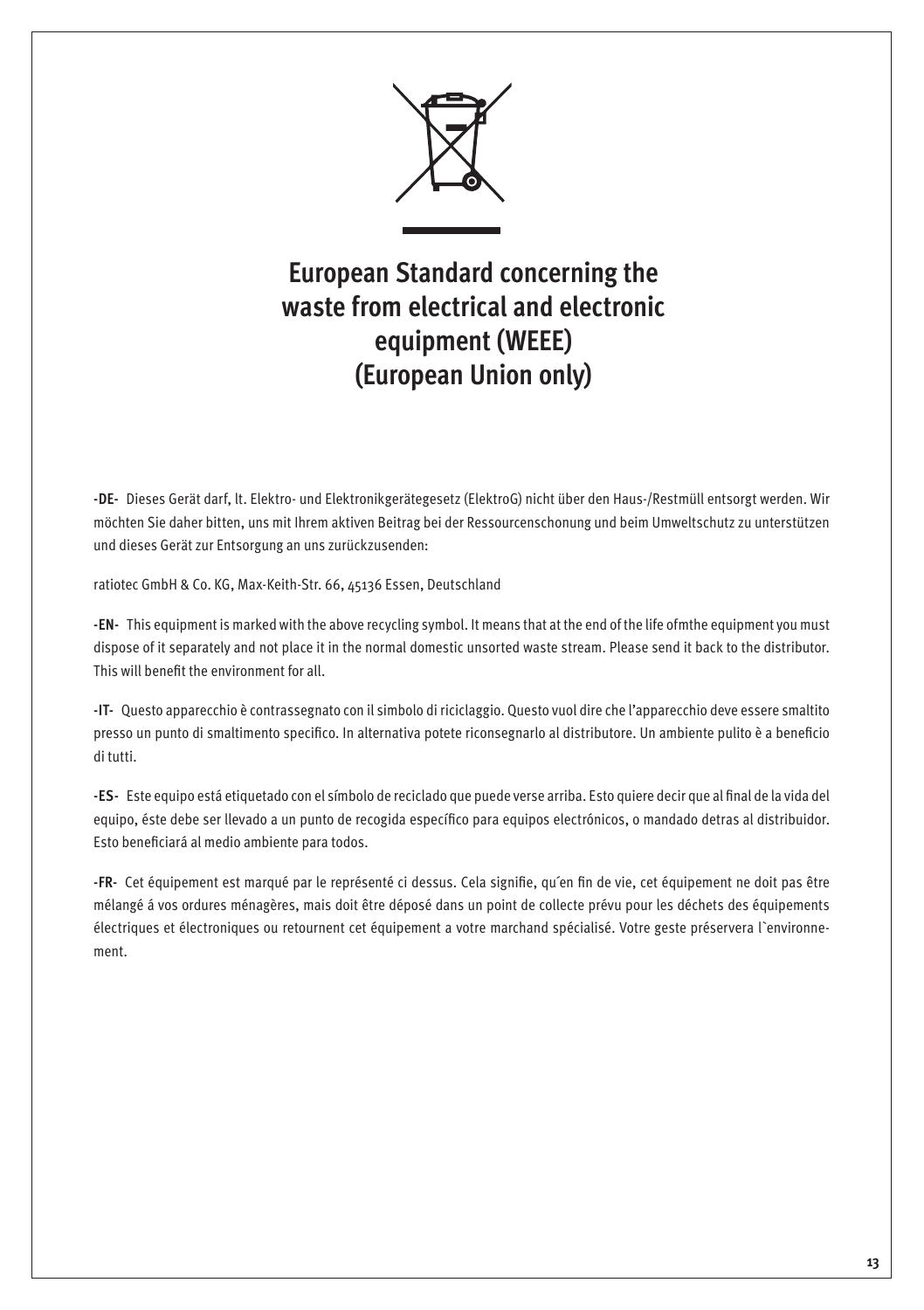## **Return Information**

Your satisfaction is a priority for us. If you have a technical problem with your ratiotec device or your device requires maintenance, please regard the following procedure for the return of your device to ensure a quick processing.

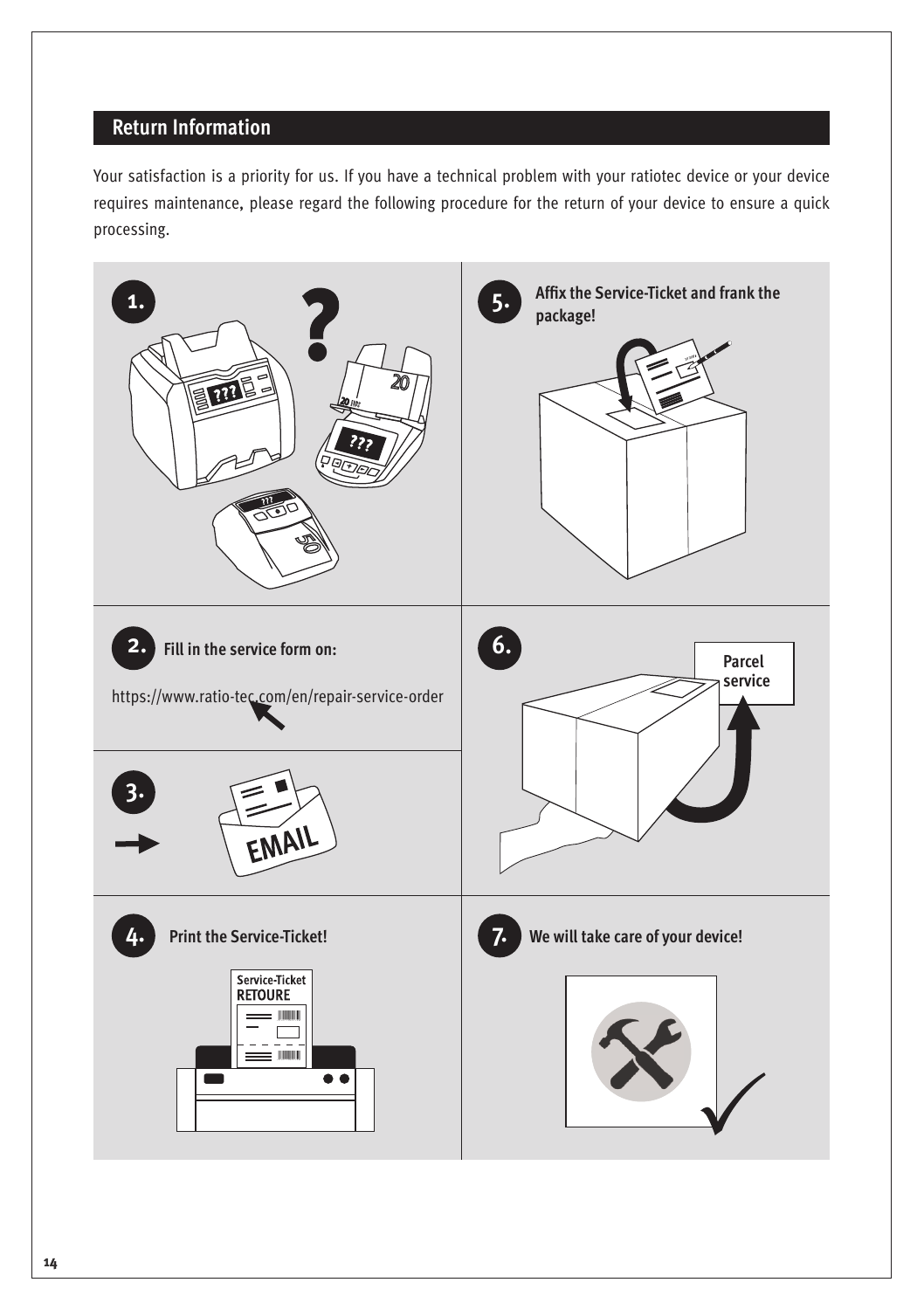## **Rücksendeinformation**

Ihre Zufriedenheit steht bei uns an erster Stelle. Sollten Sie ein technisches Problem mit Ihrem ratiotec Gerät haben oder benötigt Ihr Gerät eine Wartung, beachten Sie bitte folgenden Ablauf für Ihre Rücksendung, damit eine schnelle Bearbeitung erfolgen kann.